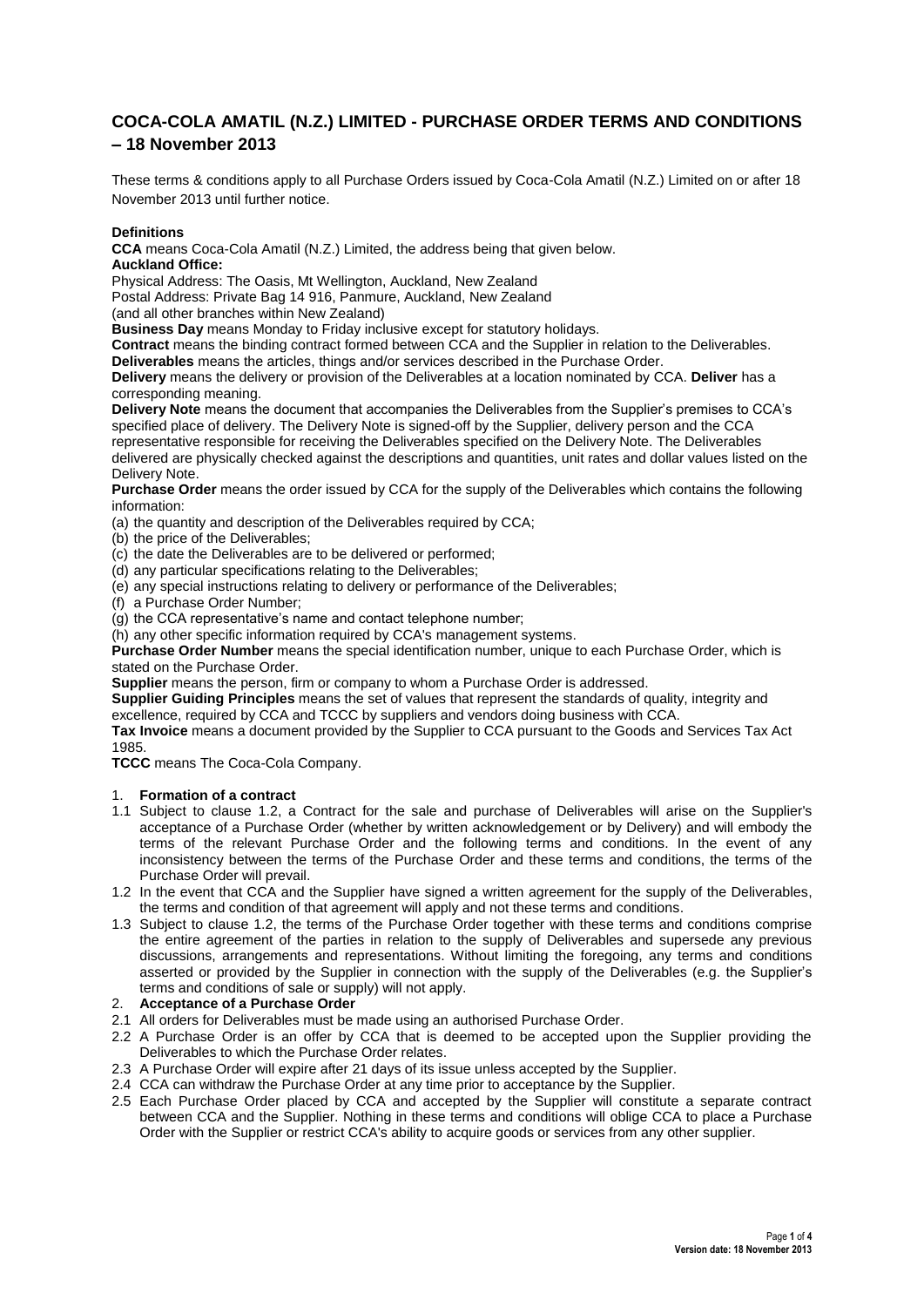### 3. **Price**

- 3.1 The price stated in the Purchase Order is in New Zealand dollars exclusive of GST, but is otherwise all inclusive of freight, insurance, storage and any other charges or taxes (including international duty and customs charges).
- 3.2 If the price is omitted on the Purchase Order, then the price payable for the Deliverables is the lower of the price specified in any quotation given by the Supplier and accepted by CCA, or if there is no such quotation, the price will be the lowest prevailing market price for similar goods or services the subject of the Purchase Order as determined by CCA.
- 3.3 Any variation to price must be notified to the CCA representative responsible for issuing the Purchase Order prior to acceptance of the order by the Supplier.
- 4. **Quality and Description**
- 4.1 The Deliverables will:
	- 4.1.1 confirm as to quality, quantity and description with the particulars stated in the Purchase Order;
	- 4.1.2 be of stated materials and workmanship;
	- 4.1.3 be equal in all respects to the specifications or samples (if any) provided by either party to the other.
- 4.2 CCA reserves the right to have the Deliverables inspected or tested at its cost before Delivery by a CCA representative. The Supplier will facilitate inspection or testing when required.
- 4.3 Deliverables will not be deemed to be accepted by CCA until they have been inspected by a CCA representative.
- 4.4 CCA may reject any Deliverables, even after they have been accepted, that are:
	- 4.4.1 of inferior quality;
	- 4.4.2 contrary to the quantity, description or specifications required of the Deliverables; and/or
	- 4.4.3 in an unsatisfactory condition or not functioning in the way they are designed to function.
- 4.5 For any such rejected Deliverables (as in clause 4.4 above) the Supplier will, at CCA's sole option and at the Supplier's sole risk and expense, either:
	- 4.5.1 repair or replace; or
	- 4.5.2 remove the Deliverables, and reimburse CCA in full any payments made by CCA in respect of the defective, faulty or otherwise non-compliant Deliverables.
- 4.6 Clauses 4.4 and 4.5 do not limit or negate any other rights or remedies that CCA may have in law.
- 5. **Delivery and Identification**
- 5.1 The Purchase Order Number for the Deliverables ordered must be shown on all relevant packages, Tax Invoices, Delivery Notes and correspondence.
- 5.2 The Supplier, at its own expense, will Deliver the Deliverables properly packed and secured to the place specified in the Purchase Order or as subsequently agreed.
- 5.3 Each consignment should be clearly marked with the Supplier's name and will be accompanied by a Delivery Note, detailing the description, quantity with the applicable units of measure, unit rates and dollar values of the Deliverables delivered. Where applicable, the packaging must clearly indicate any substances in the Deliverables which are or may be hazardous to human health, animal health or the environment, and prominent precaution instructions must be displayed on such packaging.
- 5.4 Partial deliveries or performance may be accepted at CCA's discretion.
- 5.5 The Supplier will comply when on any CCA site with the Health and Safety in Employment Act 1992 and the Supplier will have in place and comply with a health and safety management plan. The Supplier will at all times be able to provide proof of its health and safety management plan.
- 5.6 Title to the Deliverables passes to CCA on payment. Every risk to any Deliverables remains with the Supplier until completion of delivery. Anything involved in delivery or acceptance is provided at the Supplier's every risk and cost.
- 5.7 The Supplier agrees to procure and maintain in force during the Term, at the Supplier's expense, a Public Liability policy or policies having a minimum limit of at least \$5,000,000. Supplier will provide a current Insurance Certificate to CCA upon request.
- 5.8 The Supplier will Deliver the Deliverables at the time or times specified in the Purchase Order. If any delay occurs, the Supplier must ensure that CCA is notified as early as possible and before the date of Delivery, as shown on the Purchase Order and the alternative Delivery date must be agreed by CCA. CCA reserves the right to void or cancel the Purchase Order if the Deliverables are not delivered within the agreed time frame.
- 5.9 Deliverables must not without CCA's written consent be delivered earlier than 3 Business Days before the due delivery date, otherwise CCA may reject them.
- 5.10All Deliverables must be properly packaged to prevent deterioration or damage whilst in transit. The Supplier will with all possible speed, replace, free of charge, all Deliverables damaged or lost in transit, provided that CCA will give the Supplier written notification of such damage or loss within a reasonable time. Transportation and associated costs in relation to the replacement of Deliverables will be to the Supplier's account.

#### 6. **Payment Terms**

- 6.1 Currently CCA's standard payment term for undisputed invoices is on the 2<sup>nd</sup> Business Day of the month following the month of receipt of a Tax Invoice, however CCA reserves the right to negotiate discounts for earlier payment with the Supplier which shall be at the Suppliers sole discretion.
- 6.2 All Tax Invoices must be submitted to CCA by the 5<sup>th</sup> Business Day of the month following the month of invoice.

*Example: For monthly services provided in January:*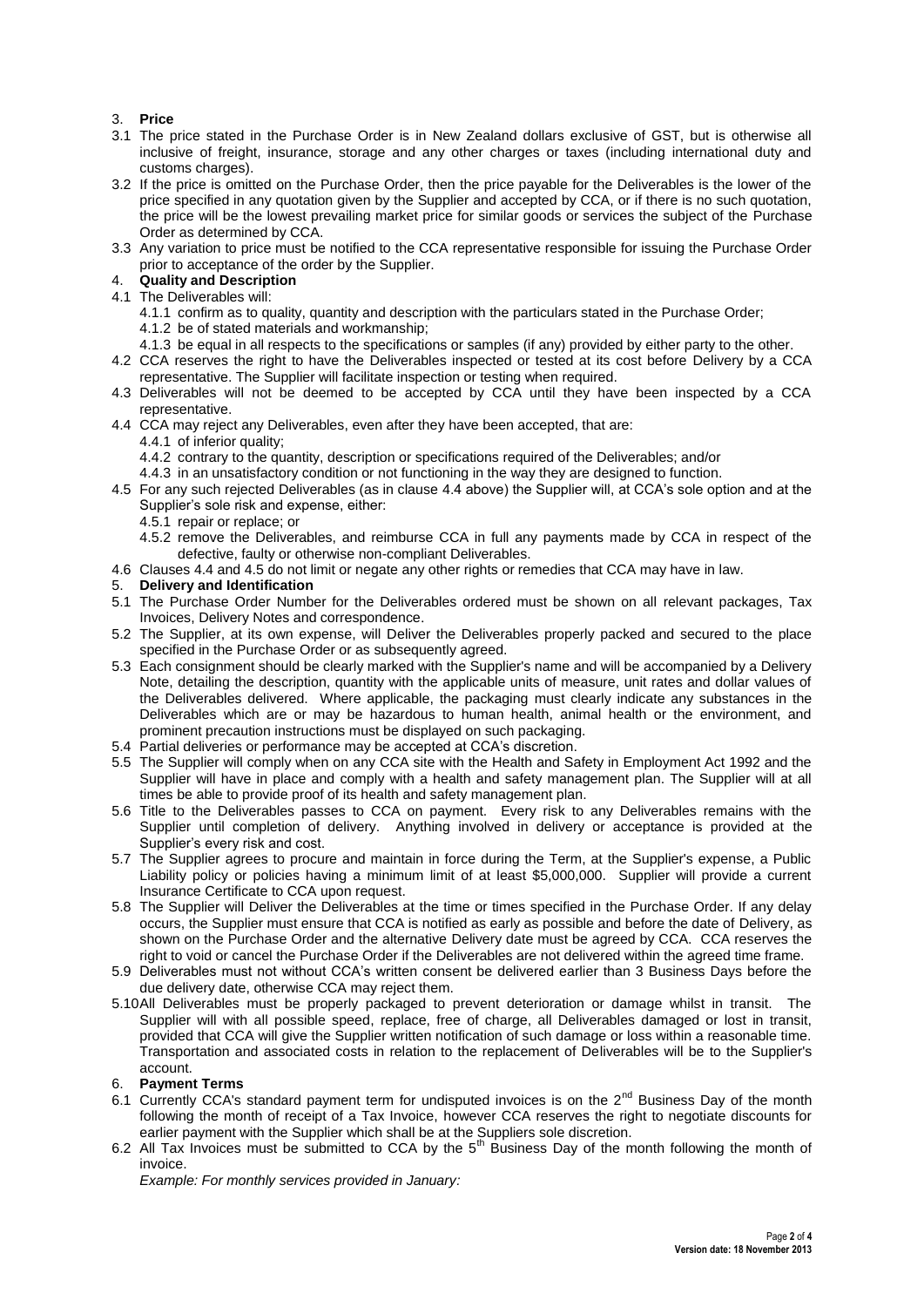- *An invoice dated 31st January and delivered by 5th February will be paid on 5th Business Day in March.*
- *An invoice dated 31st January and delivered after 5th February will be paid on 5th Business Day in April.*
- 6.3 Any Tax Invoices received by CCA without a Purchase Order Number cannot and will not be paid.
- 6.4 Tax Invoices to CCA should be emailed directly to nzl.accounts.payable@anz.ccamatil.com.
- 6.5 The descriptions, quantities, unit rates and dollar values on the Tax Invoices received by CCA must match the signed-off Delivery Notes. If the quantities and dollar values on the Tax Invoices received by CCA do not match the Delivery Notes payment will not be made.
- 6.6 CCA will deduct withholding tax where required by law.
- 6.7 CCA's preferred method of payment is direct credit by electronic file transfer. The Supplier must provide to CCA the required bank account details and a deposit slip for direct payment to be enabled.

# 7. **Warranties and Guarantee**

- 7.1 In addition to all other warranties, conditions or other terms expressed or implied by law or otherwise, the Supplier warrants to CCA and to any subsequent purchaser of the Deliverables that the Deliverables:
	- 7.1.1 are designed, manufactured and delivered in compliance with all applicable user requirements, specifications and standards; and
	- 7.1.2 are new and unused on delivery unless specified otherwise in each case by CCA; and
	- 7.1.3 are free from any defects and are fit for the purpose intended by CCA; and
	- 7.1.4 are compatible with the other Deliverables available from the Supplier; and
	- 7.1.5 are supplied to CCA using all diligence, care and skill, and using sufficient, appropriately trained, qualified, experienced and supervised persons; and
	- 7.1.6 satisfy the requirements of CCA; and
	- 7.1.7 comply with all applicable:
		- (a) health and safety standards;
		- (b) product packaging and labelling;
		- (c) transport, handling and storage:
		- (d) environmental;
		- (e) weights and measures;

and all other relevant legislation, regulations, standards, industry codes of practice of New Zealand and any quality assurance system approved or required by CCA and/or TCCC.

- 7.2 The Supplier also warrants:
	- 7.2.1 that it has the right to sell the Deliverables specified in the Purchase Order; and
	- 7.2.2 the Deliverables will be free of any security interest, charge, lien or other encumbrance; and
	- 7.2.3 that it has all necessary permits, licenses or consents to supply or perform the Deliverables.
- 7.3 The Supplier's guarantees to CCA that any Deliverables will have an expiry / best before date no sooner than 3 months following the date of Delivery.
- 7.4 Each warranty is to cover any defective labour, materials and performance. The Supplier will, to the extent possible, pass on to CCA the benefit of any warranty or guarantee received from any other person in respect of the Deliverables supplied, so that CCA may have recourse against those persons.
- 7.5 The Supplier guarantees that it can supply CCA with spare parts of the Deliverables for a term of at least 5 (five) years after the date of Delivery.
- 8. **Intellectual Property Rights and Indemnity**
- 8.1 All intellectual property rights in any Deliverables which are original work created by the Supplier for CCA pursuant to the Purchase Order will belong to CCA upon creation, and the Supplier undertakes to do promptly all things necessary to transfer such rights to CCA.
- 8.2 The Supplier will fully indemnify CCA against any cost, expense and liability (and legal expenses) arising from any infringement right including but not limited to any patent; design right (whether registered or not); trademark or copyright arising out of CCA's possession, use or distribution of Deliverables supplied by Supplier to CCA.

### 9. **Assignment and subcontracting**

- 9.1 The Supplier will not, without the written consent of CCA (such consent not to be unreasonably withheld), assign or transfer the Contract or any part thereof to any third party.
- 9.2 The Supplier must not subcontract or otherwise arrange for another person to discharge any of its obligations (excluding delivery) under the Contract without the prior written consent of CCA. Notwithstanding CCA's consent, the Supplier will remain fully responsible for all obligations to CCA under the Contract.

#### 10. **Confidentiality and Publicity**

- 10.1The Supplier will keep confidential and secure, and not misuse, any information of CCA that would reasonably be expected to be proprietary, commercially sensitive or confidential.
- 10.2Disclosure and use of information by either party is allowed to the extent required by law or to the extent necessary to perform the Deliverables as specified in the Purchase Order.
- 10.3The Supplier will stop using and return to CCA, or destroy any CCA property and information if requested by CCA.
- 10.4The Supplier will not represent or publicise in any way to anyone that it is a provider or supplier of CCA, or allow media release or advertising that names or suggests CCA, without CCA's prior written consent.

### 11. **Default and Cancellation**

11.1CCA may terminate the Contract or cancel any Purchase Order effective immediately if the Supplier breaches any provision of the Contract and fails to remedy the breach within 10 Business Days of giving